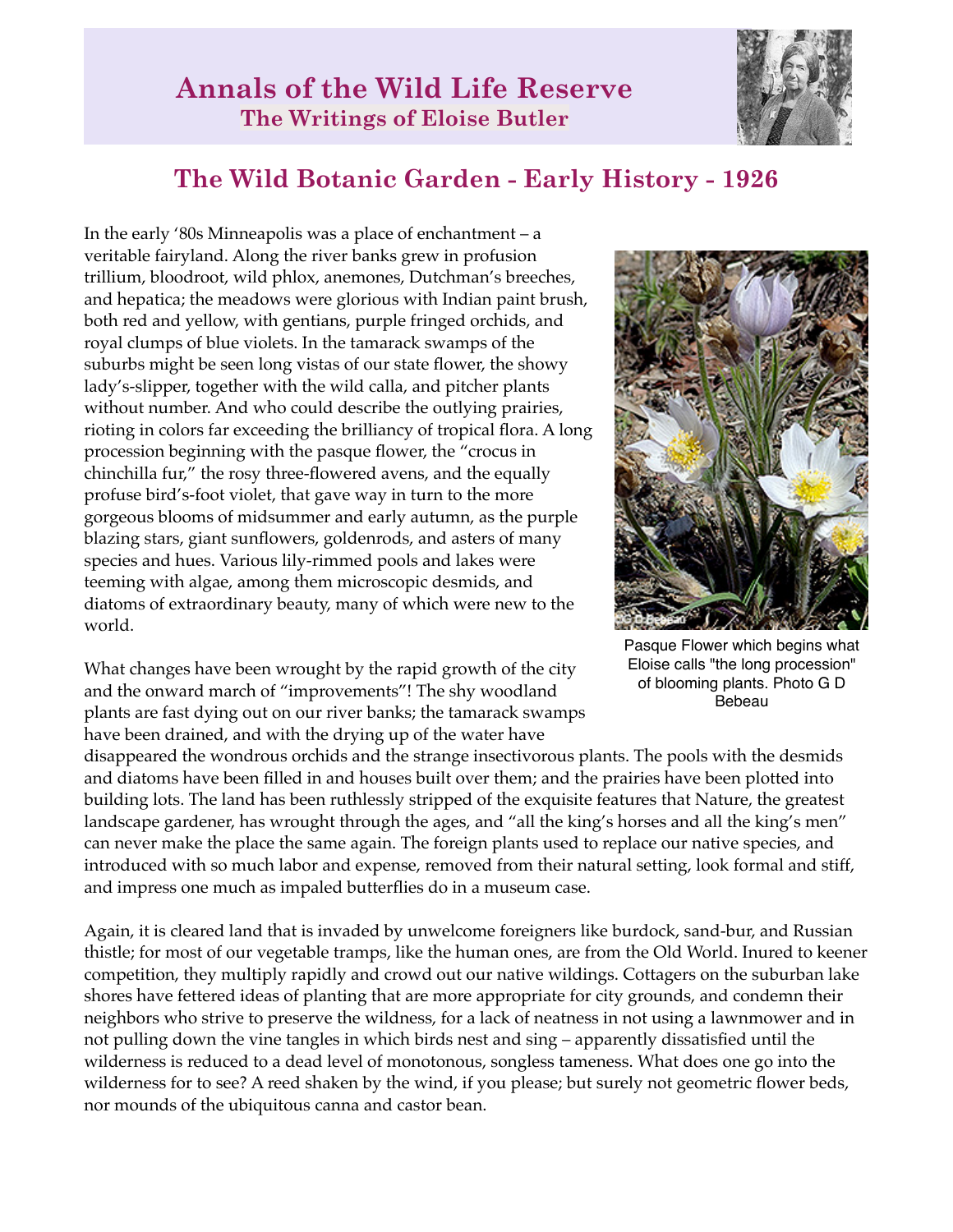Hence, to preserve intact and within easy reach some of our vanishing wild land, to maintain a supply of native plants for educational purposes, to study at firsthand the problems of ecology and forestry, to preserve the indigenous flora and to introduce, if feasible, the flora of all the other regions of botany in Minnesota for the benefit of students of botany and lovers of wild life – the teachers of botany in Minneapolis petitioned the city park commissioners to set aside a tract of land for a wild botanic garden. The site selected by the teachers and generously granted by the commissioners lies in Glenwood Park, the largest and perhaps the most beautiful of all our parks, containing three ponds of fair extent, a diversity of soil and slopes and wooded heights commanding extensive views. In autumn, the scene is of surpassing loveliness with the beautiful groups of trees on the hills, in the valleys, and about the ponds, the vivid reds of the maples and the oaks, and the gold of the poplars set off by the white boles of birch and the dark green foliage of tamaracks.



Below: Tamaracks in the Eloise Butler wetland today. Photo G D Bebeau.

A particular reason for selecting this place was the undrained tamarack swamp, such a swamp being the abode of most of our orchids and insectivorous plants so interesting in habit and structure. Indeed, most lovers of wild plants are bog-trotters and find in the depths of a swamp an earthly paradise. The indigenous flora was found to be captivating. Among the notables were sundew, pitcher plant, Linnaea, Turk's-cap lily, the two species of fringed gentian, showy and yellow lady's-slippers.

In the spring of 1907, the experiment began on a tract of about three acres in extent, comprising the small tamarack bog with meadows on the south and west merging into wooded slopes. Longing eyes were cast upon a marsh overgrown with willows on the eastern side of the bog. This was private property, but before a year had passed it was purchased by the park commission and added to the garden together with the adjacent hillside. Later, meadows on the north and west were also annexed so that the garden now contains about twenty-five acres.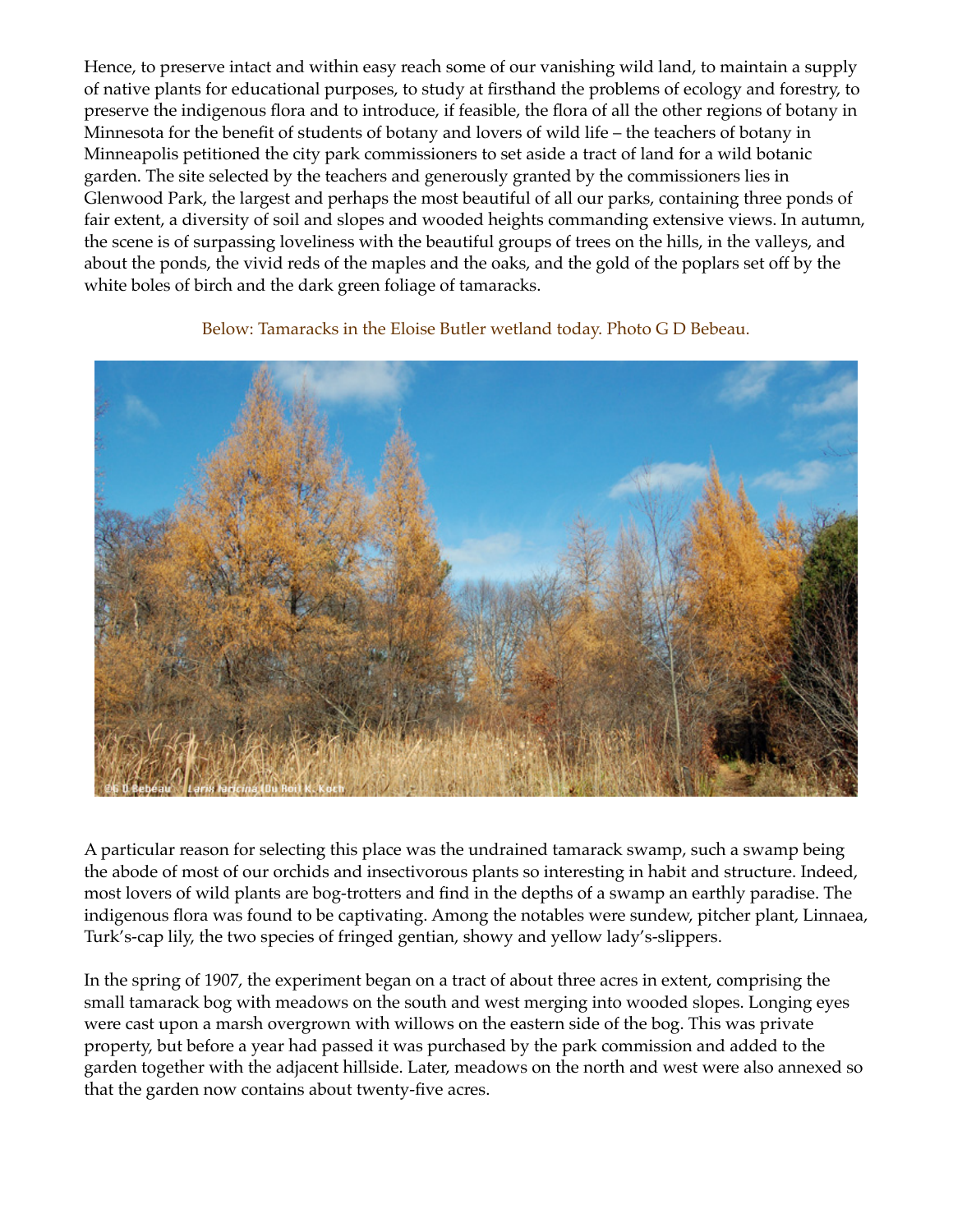A tiny stream threaded the bog and emerged into a depressed area of slimy ooze flanked by low banks. A dam was constructed that converted the depression into a lovely pool that has become a favorite sketching point for artists. It has proved too shady for aquatics and it is proposed to make a small pond by excavation in the open north meadow where the stream from the bog unites with one that flows from a spring on the eastern boundary. The delicious water of this spring is not one of the least important adjuncts of the garden.

It was planned from the beginning to make the garden a living museum of the flora of Minnesota and to preserve strictly the wild appearance of the place. There were to be no formal beds. Plants were to be allowed to grow according to their own sweet will and not as humans might wish them to grow, and without any restraint except what could be essential for health and mutual well-being. Each plant introduced to the garden is provided with an environment similar to its original one and then left to take care of itself as in the wild open, with only the natural fertilizers such as decaying wood and leaves. No watering is done after the plants are firmly established. Plants growing in excess and pestilent weeds are removed to make room for more desirable newcomers.



The Wild Garden in 1912 showing the location of various features. The dam Eloise mentions would be at the upper (north) end of the pool that is to the left of the words "puffball flats". Map ©Martha Hellander.



Eloise Butler gathering some plants in the Quaking Bog in Glenwood Park in 1911. Photo courtesy Minneapolis Public Library, Minneapolis

Minnesota has a flora of wide range, with representatives from the forest region of the east, the prairies of the west, the Alpine region of the north, and even a few species from the arid Great Plains.

Plants are obtained for the Reserve by collection, by exchange, and by purchase from nurserymen who deal in native species. As a rule they thrive best from regions of similar climatic conditions. The largest plantings are made in the spring and fall and the late flowering in the spring, although specimens have been successfully transplanted in full flower in midsummer – anything desirable being taken whenever procurable. This is a risky procedure but bog plants can be lifted at any time if not allowed to become dry in transit. Whether fall or spring planting is preferable depends for the most part upon succeeding conditions of weather. With reliable forecasting, all doubts would be settled. Do not plant heavily in the fall when the winter will be open or in the spring when early droughts are expected. The

greater rush of work in the spring is an argument in favor of fall planting.